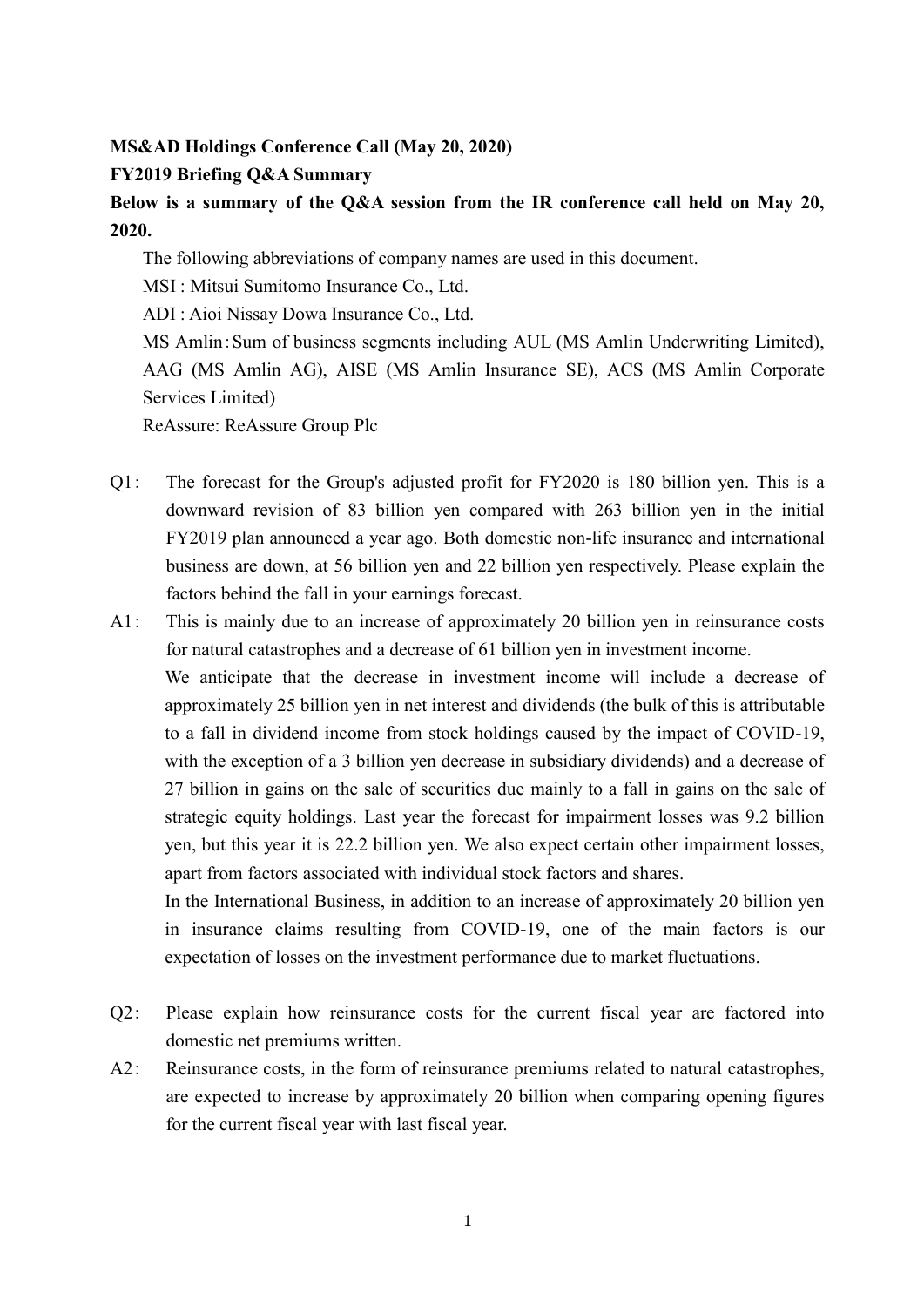Q3: We anticipate a top line decrease due to a reduction in CALI (Compulsory Automobile Liability Insurance) rates in the current fiscal year, among other factors, which we envisage will happen in January next year. Please explain whether the increase in fire insurance rates is reflected in the forecast. Also, earned premiums are projected to increase despite the fact that net premiums

written are decreasing, so please explain whether this increase in earned premiums is due to an increase in long-term premiums for fire insurance.

- A3: The increase in rates for fire insurance premiums has not been factored into the forecast for FY2020. With regard to the relationship between earned premiums and net premiums, earned premiums include premium growth from previous years, which includes long-term fire insurance premiums. Note that CALI (Compulsory Automobile Liability Insurance) is not included in earned premiums, meaning that any decrease in CALI premiums will not affect earned premiums.
- Q4: From January to March, automobile insurance revenue and expenditure were very favorable in all countries, and as the frequency and number of accidents are expected to fall from April through to June, it is highly likely that the loss ratio will improve. Please explain the reasons for how you have anticipated the automobile insurance loss ratio in the earnings forecast for FY2020.
- A4: Both MSI and ADI expect an increase in the automobile insurance EI loss ratio (a 1.2 point year-on-year increase for the two companies combined (excluding natural catastrophes)). Although we expect to see a fall in the frequency of accidents due to reduced traffic volumes, we anticipate an overall rise in the loss ratio if we factor in consumption tax increases for the full year and revisions to the civil code, etc., and also consider the ongoing trend of rising unit costs.
- Q5: Expenses are projected to increase in FY2020 forecast, so could you explain whether you have any thoughts about curtailing unnecessary, non-urgent spending during the COVID-19 pandemic?
- A5: Given the situation with the COVID-19 pandemic, we aim to accelerate cost-cutting for unnecessary, non-urgent expenses as much as possible. Although expenses will increase due to significant depreciation costs for systems from FY2020, we are taking definitive steps to reduce expenses in other areas.
- Q6: The forecast for insurance claims arising from the impact of COVID-19 is put at 20 billion yen. Can you provide a breakdown of those claims by geographic region and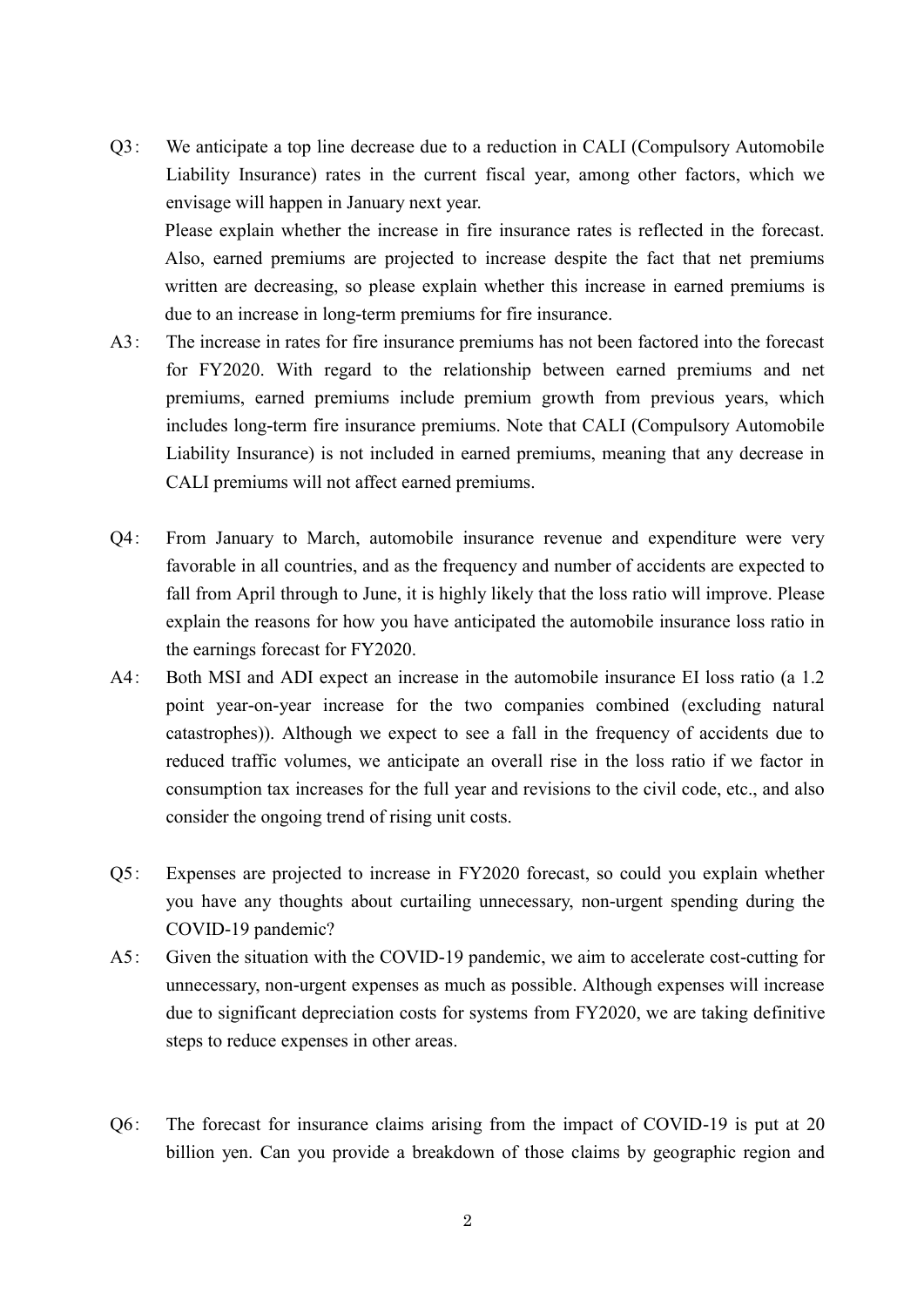product type?

- A6: Most of the increase in insurance claims will be from overseas. In Japan, we anticipate losses from credit insurance and business interruption, but we do not envisage any significant impact on profits as these losses will be offset by a reduction in losses resulting from economic stagnation, and we also have catastrophe loss reserves. Regarding overseas, we estimate losses from business interruption, guarantee/credit, event cancellation, mainly at MS Amlin. We have not disclosed the breakdown of this.
- Q7: In Europe and the US, governments are intervening with regard to the payment of COVID-19 insurance claims. What level of losses do you anticipate in a worst-case scenario? Please tell us if there is any indication of this creating a downside to your earnings forecast.
- A7: It is hard to predict when the situation will be resolved and how the economy will recover afterward, so it is difficult to give you a worst-case scenario. However, Lloyd's recently announced that the total estimated losses from COVID-19 on the Lloyd's market could be of a scale comparable to those from the series of hurricanes in North America in FY2017. We believe that losses at MS Amlin will probably not reach the size of the total losses incurred from the hurricanes in North America for now.
- Q8: For business interruption insurance (BI) underwritten in the UK, there is a dispute on whether insurance claims need to be paid during lockdown for incidents occurring within a one-mile radius of the insured premises. Please explain whether or not the 20 billion yen figure includes anticipated payments in this kind of area, which is not clearly defined in insurance policies.
- A8: At the moment there are many discussions about BI in the UK. We have factored into our earnings forecast the limit of what we think we should have to pay out, based on the standard interpretation of terms and conditions.
- Q9: As regards the outlook for the payment of insurance claims related to COVID-19, I believe a statement was released by Lloyd's estimating 107 billion dollars in insurance claims payments worldwide, so it seems fair to say that, in underwriting terms, this was within the anticipated level of risk. Please share your thoughts on risk volumes and whether you think underwriting models will change in the future as a result of the impact of COVID-19.
- A9: Our Group carries out assessments incorporating stress scenarios for pandemic risk, and we also manage risk accumulations in a proper manner. As it is difficult to allocate risk globally, we adjust risk volumes by clarifying coverage in insurance policy wordings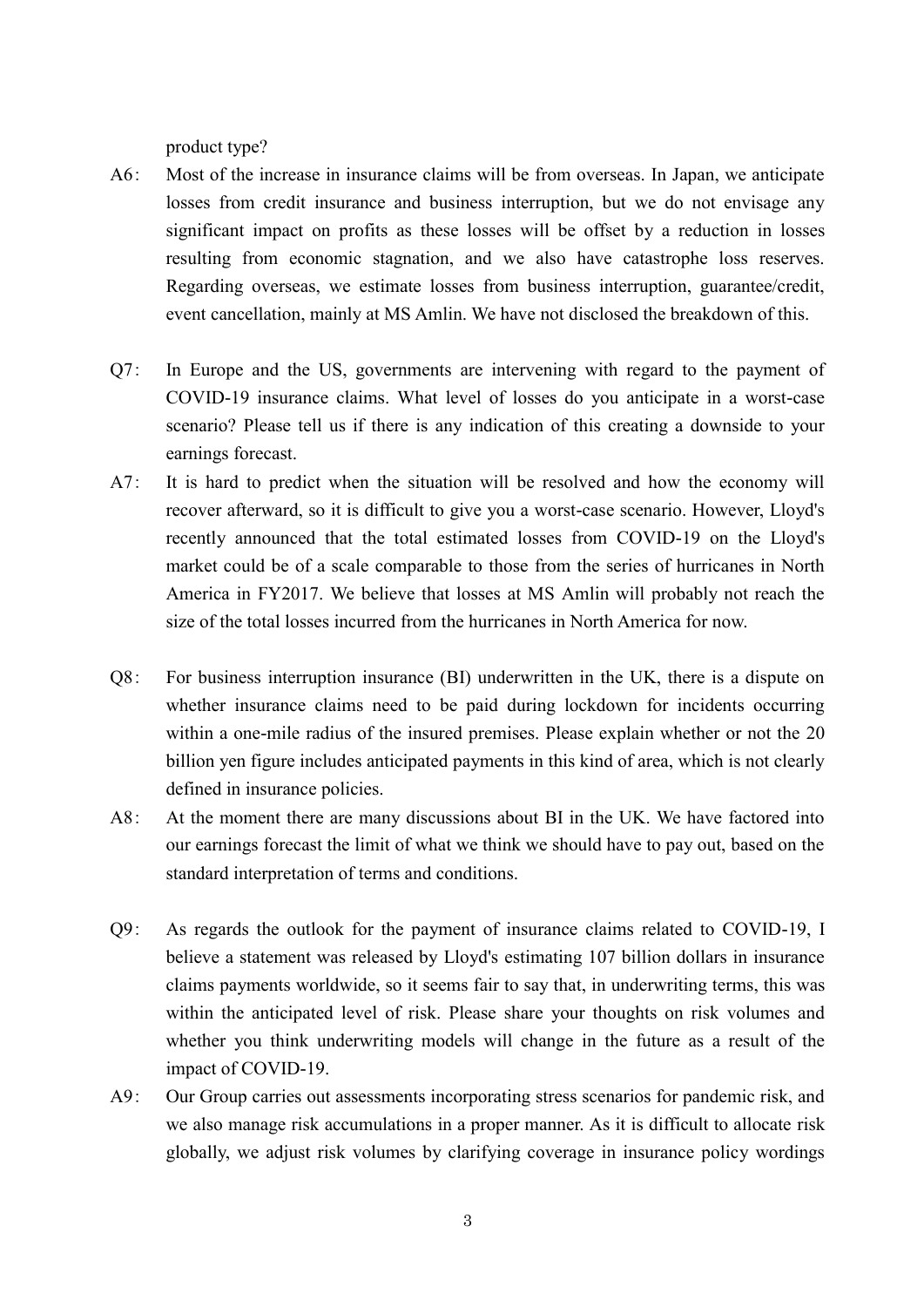and by using reinsurance. In this sense, it was within the anticipated risk level. In terms of unanticipated risk, this is the need to pay additional claims inflated by political design or similar, above and beyond the limits stated in policy wordings, where this cannot be anticipated.

- SQ9: Looking at the business cycle, am I correct in assuming that at some point there will be a hike in insurance premiums to deal with these risks, given the impact of reinsurance costs?
- SA9: Yes, that is correct. If there is the potential for a product to be revised on political grounds, we believe it is important for coverage to be provided in a sustainable manner by setting insurance premiums that are commensurate with the risk.
- Q10: Can I please check the assumptions on the market environment used in the FY2020 earnings forecast for MS Amlin? Since the end of March 2020, the market environment has recovered, but was the earnings forecast created using the situation at the end of March across the board, or have the market movements up to the present time been factored in?
- A10: We believe that the market was extremely low at the end of March, so to a certain extent we have also taken into account the current market environment since the end of March for MS Amlin.
- Q11: You stated that the increase of approximately 20 billion yen in claims resulting from the impact of COVID-19 is primarily from international business. Is it right to assume that this is mainly from the increase in incurred losses at MS Amlin? Of this, how much provision of IBNR will be? Also, what assumptions have been made on the length of the lockdown period? And what assumptions have been made if it is unclear whether or not a policy is eligible for pay-out?
- A11: The increase in claims resulting from the impact of the COVID-19 for MS Amlin is expected to be 135 million pounds, or approximately 18 billion yen, which accounts for the majority of the 20 billion yen estimate. This estimated increase of approximately 18 billion yen in insurance claims has not been classified into IBNR and others. We have assumed that lockdown will last around 3 months. Furthermore, our calculations are based on the assumption that insurance claims will be paid in those cases where we deem pay-out to be appropriate under policy terms and conditions. For example, we have made our calculations based on a lockdown period of around 3 months for business interruption insurance, and for credit/guarantee insurance we have estimated how much is likely to be payable.